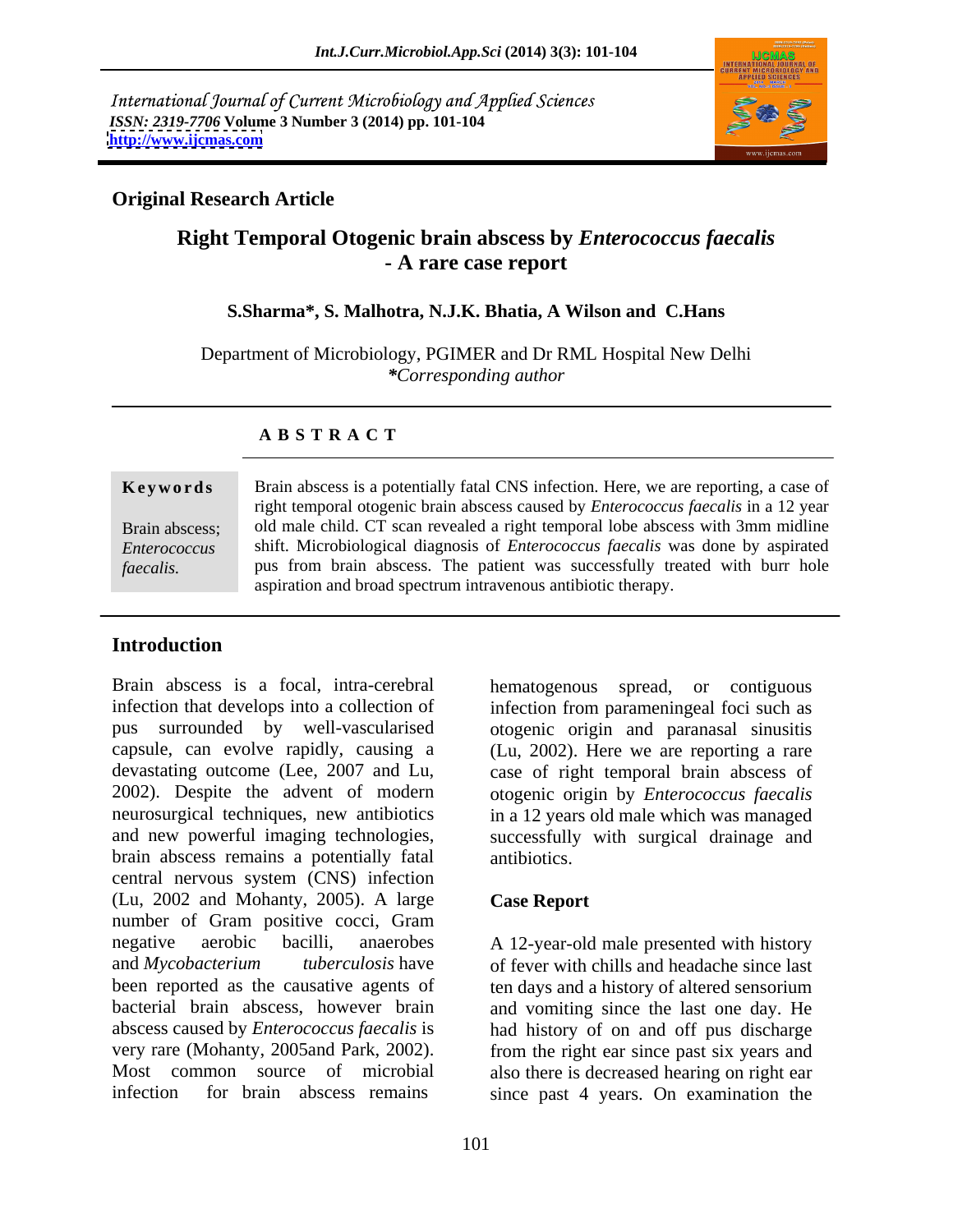blood pressure of 110/70 & his Glasgow bbserved in MacConkey agar. The coma scale was 7  $(E_2V_2M_3)$  i.e. Patient organism was catalase negative, opens eye to painful stimulus, makes by a hydrolysed bile esculin and grew in 6.5% Pupils were non-reactive and fixed. The findings of cardiovascular, respiratory system and per-abdomen were within (Polymorphs 85%, Lymphocytes 13%, and platelet count 3.6 lacs/cu.mm, blood  $K^+$ - 3.4 mEq/L. LFT and KFT were tomography (CT) showed hypodense to left side [Figure 1]. Hypodense soft tissue was seen in the right mastoid air cells suggestive of mastoiditis. **Discussion** Immediately abscess was drained under anesthesia by right burr hole craniostomy. Brain abscesses in humans are quite The drained abscess material was uncommon because the brain is processed for Gram staining, Ziehl Neelsen staining and was cultured fungal infection. This is due to brain's aerobically on blood agar, chocolate agar, abundant blood supply and the relatively MacConkey agar, Sabouraud's dextrose agar and thioglycollate broth. The blood by the capillary-endothelial tight junctions cultures collected from different sites on (Glen, 1997). Brain abscess develops different occasions showed no growth in secondary to a focus of suppuration culture. The Gram stained smear showed elsewhere in the body or may develop pus cells with Gram positive oval cocci in either by a contiguous focus of infection, pairs at an angle to each other suggestive head trauma or hematogenous spread from of *Enterococcus species*. After overnight a distant focus (Lu, 2002 and Mohanty, aerobic incubation  $\alpha$  hemolytic colonies 2005). The predisposing factors include

102

patient was febrile, pulse of 110/minute, sized lactose fermenting colonies were incomprehensible sound response and his Nacl. It fermented glucose, sucrose, motor response was abnormal flexion. ribose, sorbitol and mannitol.The isolate normal limits. There was active medium and did not ferment arabinose. mucopurulent discharge seen on The strain also reacted with the Lancefield examination of right ear while left ear was group D antisera. The isolate was normal. Laboratory findings showed- confirmed using automated Microscan white blood cell count was 19,000/cu.mm WalkAway 40plus system. On Eosinophils 2%), Haemoglobin 10.5 gm% was found sensitive to vancomycin, sugar was 92 mg/dl,  $Na^+$ - 144 mEq/L, while was resistant to ampicillin, high K<sup>+</sup> - 3.4 mEq/L. LFT and KFT were gentamicin and ciprofloxacin. Meanwhile within normal limits. Computerized the patient was started on Vancomycin, lesion with peripheral rim enhancement patient responded well to the surgical measuring approximately  $4 \times 3 \times 3$  cm in drainage and the antibiotics, showed the right temporal lobe with moderate marked improvement in CT scan findings. surrounding edema suggestive of a brain The patient was discharged after receiving abscess, also right lateral and  $3<sup>rd</sup>$  ventricles two weeks of intravenous antibiotics. On were compressed with 3mm midline shift follow up, patient was doing well and observed in MacConkey agar. organism was catalase negative, hydrolysed bile esculin and grew in 6.5% was identified as *Enterococcus faecalis* on the basis of biochemical reactions like it produced black colonies on tellurite WalkAway 40plus system. On antimicrobial sensitivity testing the isolate was found sensitive to vancomycin, linezolid and piperacillin-tazobactam, Ceftriaxone and Metronidazole. there was no residual neurological deficit.

# **Discussion**

were observed in blood agar and pin point infections of the middle ear, mastoid, uncommon because the brain is remarkably resistant to bacterial and impermeable blood-brain barrier formed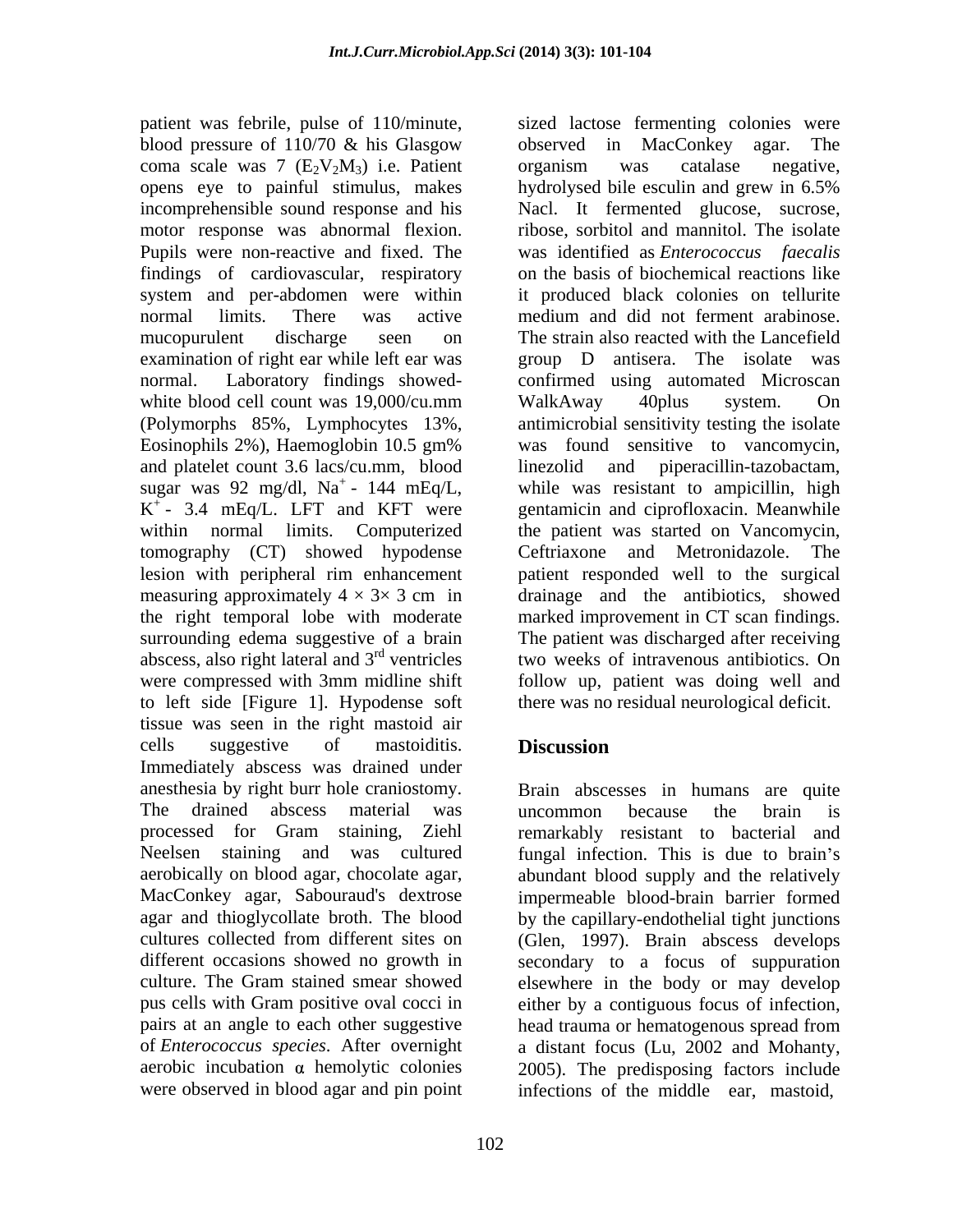**Figure.1** CT scan showing hypodense lesion with peripheral rim enhancement in the right temporal lobe with surrounding edema



paranasal sinuses, orbit, face, scalp anatomic defects, prior neurosurgery and was considered as a source of infection for  $al$  (Mohanty, 2005) suggesting

Otogenic brain abscess is mostly caused by *Staphylococcus aureus, Streptococcus* CT scan and MRI are important tools that *pneumoniae, H. influenzae, E.coli,* help in early diagnosis of brain abscess *Ptoteus* and *Pseudomonas* species (Lu, thereby reducing mortality and also it 2002 and Sung, 2007). *E. faecalis* is an infrequent causative agent of brain abscess, accounting for 0.3-4% of brain abscess (Kurup, 2001). This organism is occupying lesions (Lu, 2002; Sung 2007 usually a nosocomial pathogen, and its and Mohanty, 2005). In this patient, the presence in the central nervous system (CNS), rarely if ever as a cause of established by a CT scan, while definitive meningitis, has been associated with

penetrating skull injury, intracranial trauma, or high-grade bacteremia and surgery including insertion of ventriculo- immunodeficiency (Moellering, 2010). peritoneal shunts, but otogenic source is Very few studies have reported *E.*  the commonest (Sung, 2007). In this case, *species* as one of the causative agents of the patient had a history of pus discharge brain abscesses in India. There have been and decreased hearing, suggestive of case reports by Park *et al* (Park, 2002) chronic suppurative otitis media which from Korea and from India by Mohanty *et*  the brain abscess. The *Enterococcus species* as one of the *al* (Mohanty, 2005) suggesting causative agents of brain abscess.

> differentiates brain abscess from other closely resembling lesions, like tumours, infarcts, hematoma and other space diagnosis of the brain abscess was microbiological diagnosis was done by pus